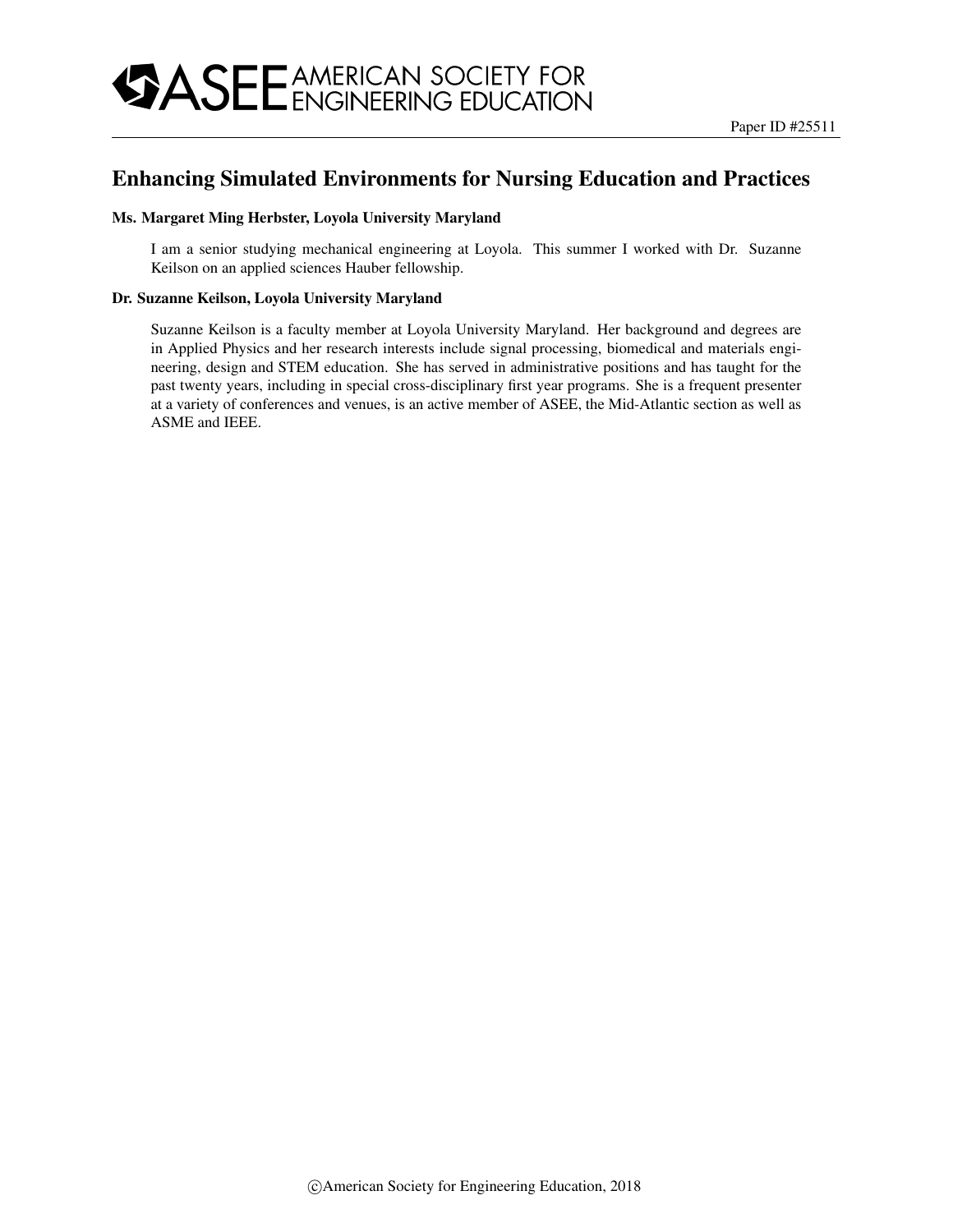# **Enhancing Simulated Environments for Nursing Education**

# **and Practices**

**Margaret Herbster & Dr. Suzanne Keilson**

**Loyola University Maryland Engineering**

**September 2018**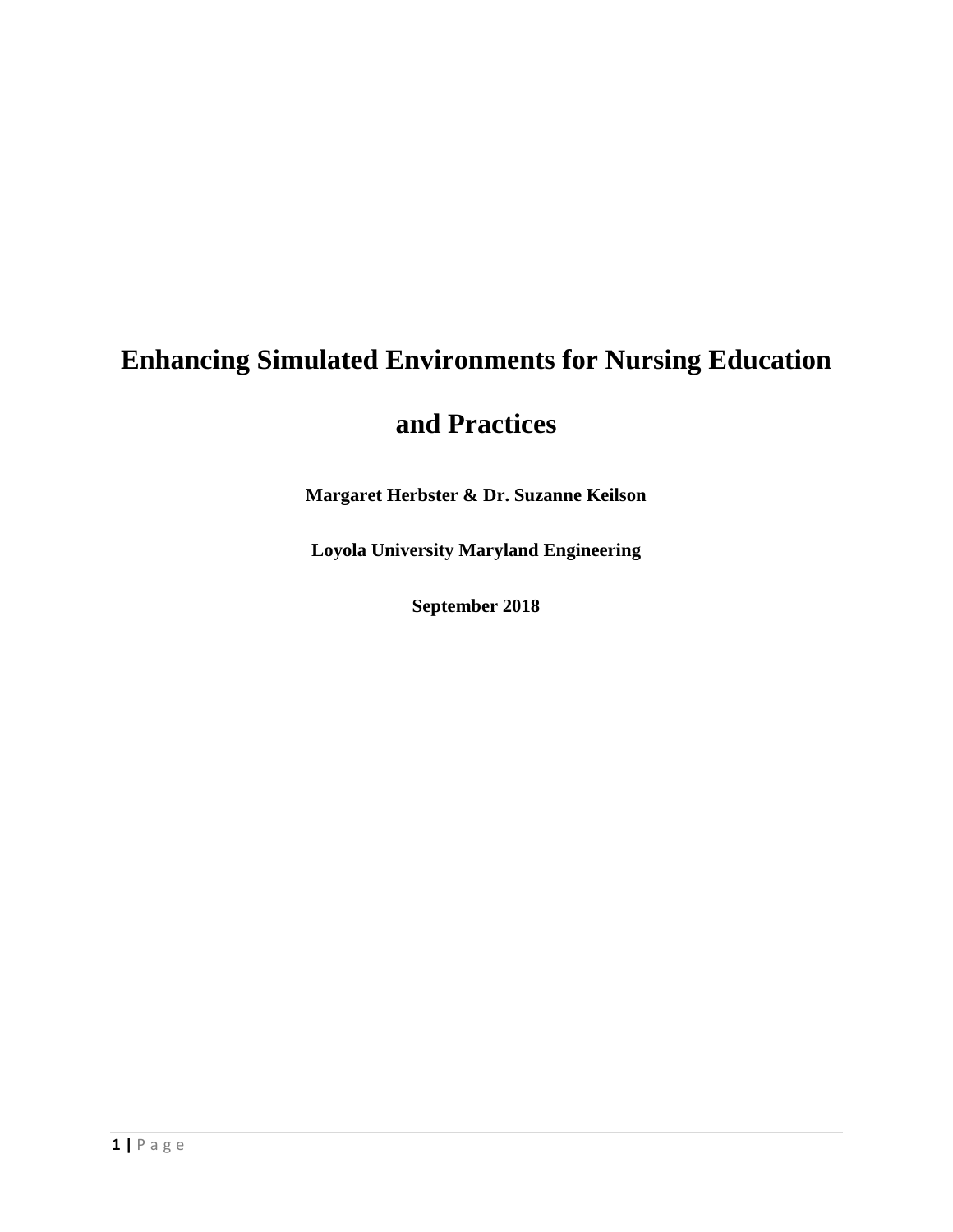#### **Abstract**

The goal this summer was to research and investigate solutions to limitations in teaching nursing practices using a combination of audio, electrical, and mechanical engineering. The issues raised came from Notre Dame of Maryland University faculty who have practiced many years in the nursing field and nursing education and are now ensuring that nursing students receive the most realistic simulations. Students will have a more seamless transition from simulation to performing procedures on patients with enhanced simulations that allow them to practice as safely and realistically as possible.

The three projects we chose to focus on are not meant to be a new frontier in medicine, but they are steps to educating better nurses so that they are better prepared when they become our caregivers.

### **Introduction**

The field of engineering encompasses a broad spectrum of practice, problem solving, and theory. Our project incorporated audio, electrical, and mechanical engineering. This summer I worked with my mentor and professor Dr Suzanne Keilson in collaboration with two faculty members in Notre Dame of Maryland University's School of Nursing. An Assistant Professor, Diane Aschenbrenner specializes in teaching unique pedagogy of high-fidelity simulations and Amanda Henson is the Director of the Center for Caring with Technology. As representatives of the nursing school, they approached us with a prioritized list of needs, objectives, and ideas. After visiting NDMU's nursing building, we spent some time brainstorming which projects we could take on and reasonably tackle with the time and resources available. This was an excellent model of the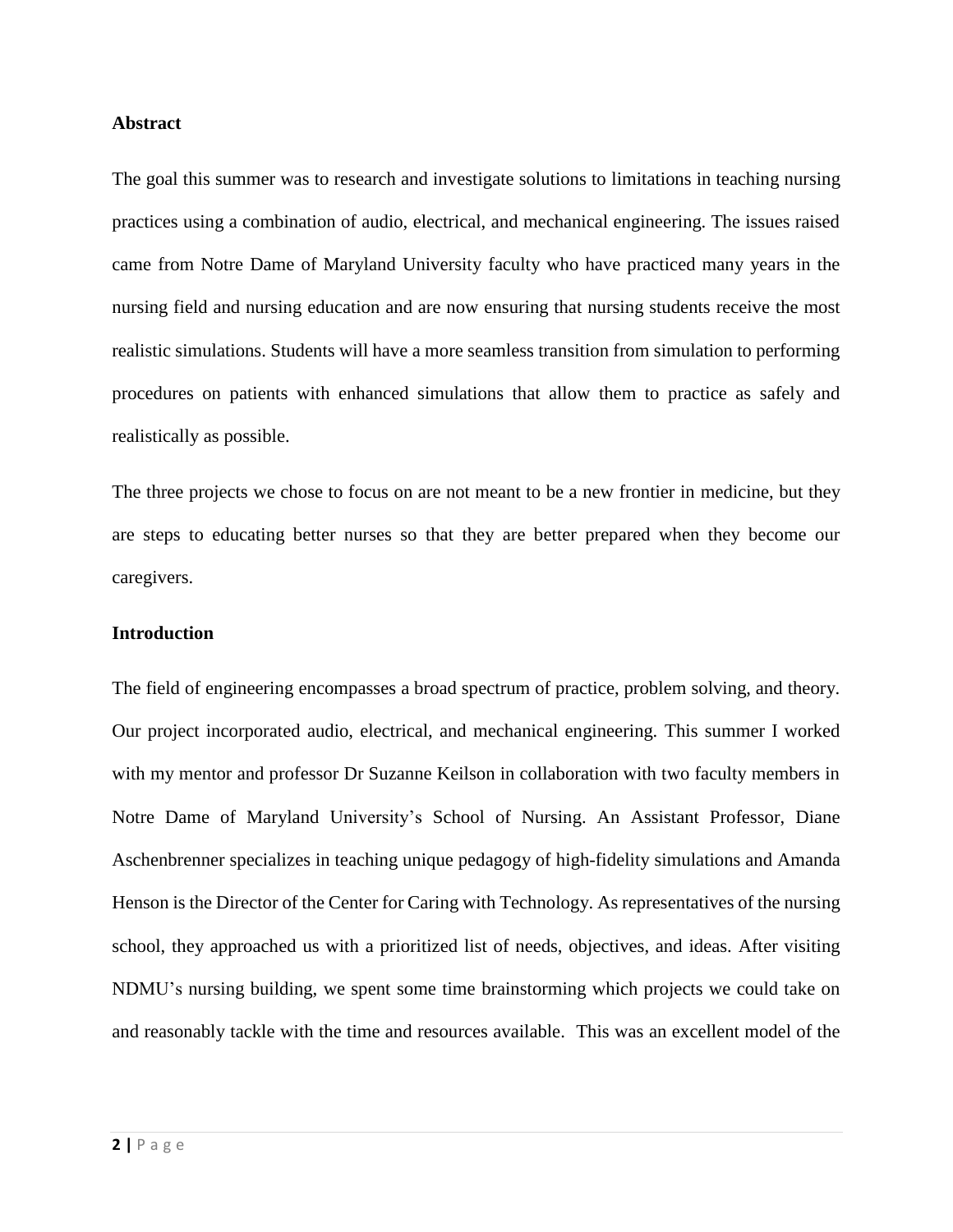engineering design process steps of user-centered design. Identifying the user needs with sympathetic interviewing, clarifying a problem statement and brainstorming possible solutions.

Three rather distinct needs and projects emerged from the process. The foremost requirement was a series of new sounds that were missing from their simulations. This included environmental sounds, suction noises, and wet obstructed breathing sounds. The second requirement was to develop and adapt a sensor into the mannequins to assist in suctioning practices by allowing students to know when they have properly placed their suction tubes far enough down the trachea. And the third need that was exposed was the need for practical ways to improve sterile field training.

**I**

### **Background**

The simulation labs are equipped with mannequins that range in functionality. The high-fidelity mannequin has anatomically correct air ways and landmarks, it also emits heart and lung sounds, and is capable of rapid eye movement and sporadic breathing. Every set up has a monitor that can indicate underlying physiological changes. All these functions can be monitored in the control room. The SimMan 3g\* already has a very limited range of preprogrammed sounds. They were not made with any attention to authenticity. There is a lot of potential to provide additional sounds and interactive scenarios.

The client had asked us to focus on three types of recordings: 1. A rattled breathing from a patient whose breathing is strained indicates to a nurse a patient needs suctioning\*. This teaches students to be aware of key symptoms without explicitly telling the student of the patient's distress 2. The suctioning noise when the student is clearing mucus building in the tracheostomy tube. This sound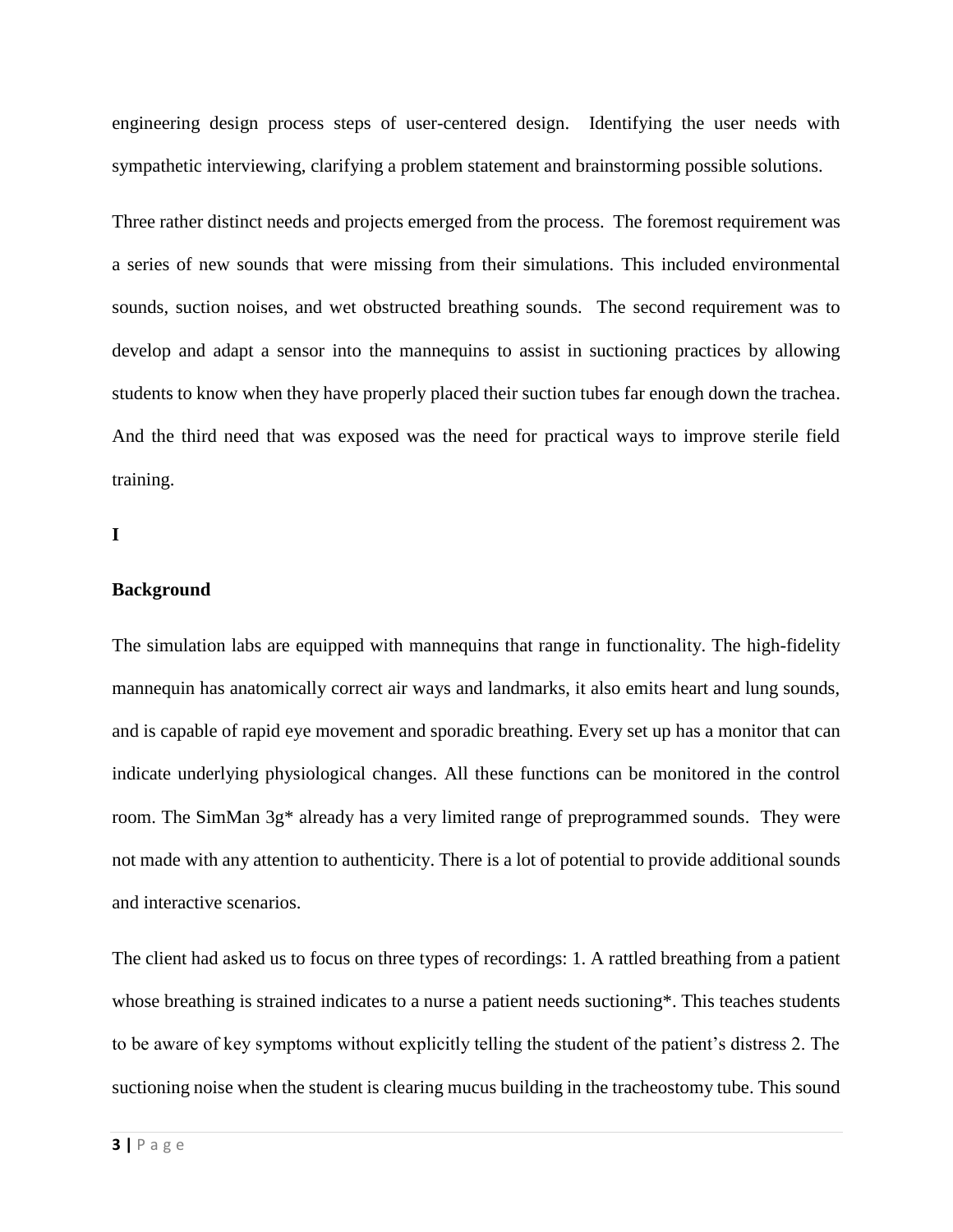can be notably alarming, so the student should know what to expect 3. A track of ambient ER noises that will play in the background of simulations, so students learn to ignore the sounds that may be distracting from their patient.

#### **Methods**

The primary software for auditory or 'foley' editing that was used for the project was Audacity. Audacity is freely available and had all of the functionality that was required. The SimMan 3G software would accept \*.wav files for upload and playback and Audacity could output files in a number of common formats, including \*.wav. Audacity also allowed for the layering of multiple tracks into a single sound output. This allowed for the art and engineering of creating the correct sounds that our users needed. The sounds were not simply available for download.

The suction sounds were created primarily in the nursing simulation lab. We tried to find these sounds online – free websites, YouTube – but they weren't out there or not the right quality. We took a day to meet in the simulation lab and recorded suctioning various liquid we brought in. Pudding and chick-fil-a sauce were too viscous, but egg whites turned out to have the perfect consistency to mimic the suction of an obstructed tube. The suctioning was done with the equipment that students would use. We used a Zoom H2 Handy Recorder which required some experimentation with the angle of the mic and amount of gain.

The rattled breathing is the most difficult and not perfected yet. Short of recording someone who is sick, it wasn't a sound we could replicate ourselves because the rattle is produced from deep in the throat or lungs. I tried to layer "dry" breathing with recordings we had from the egg whites but wasn't able to find the right "wetness" the client described.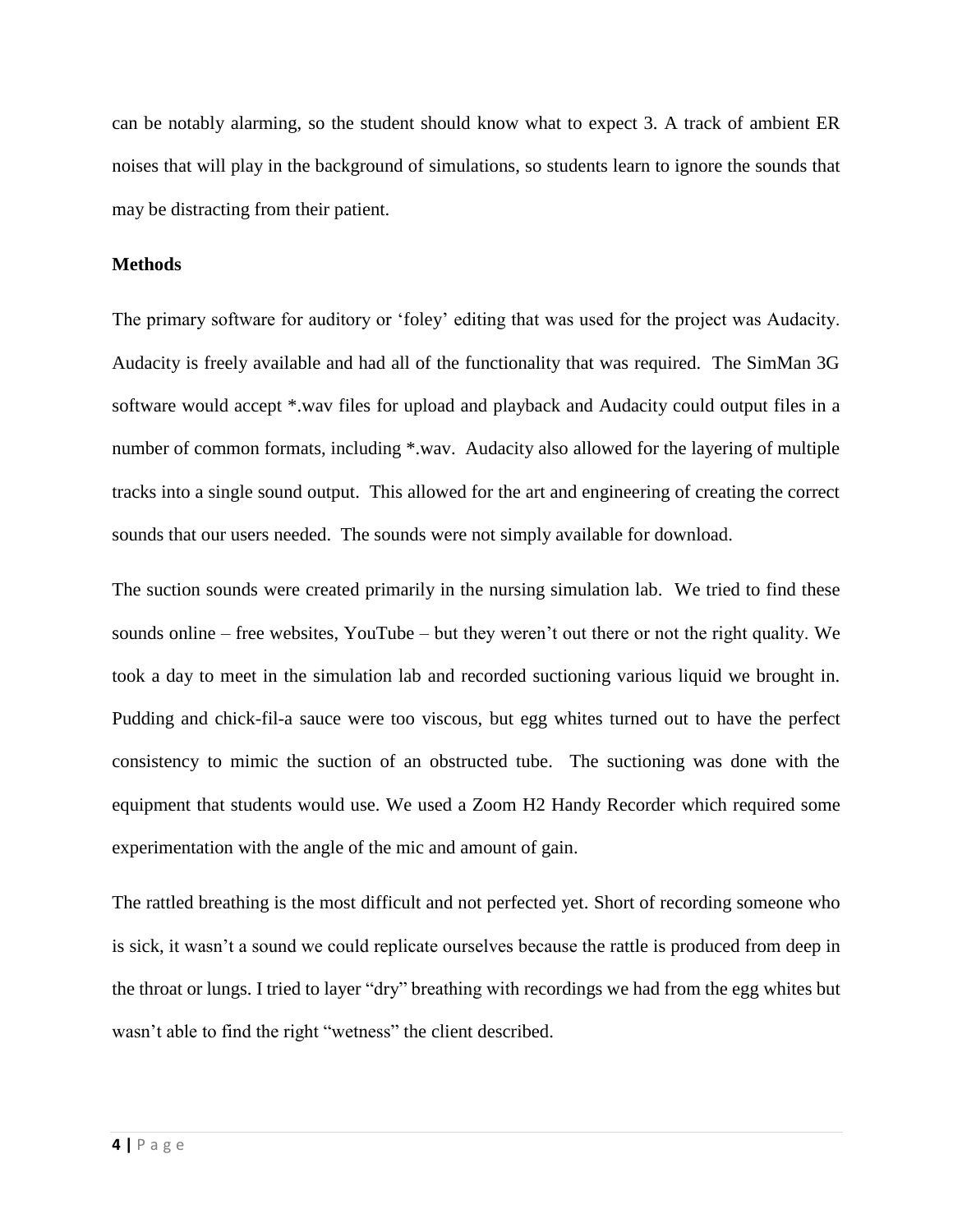For the ambient environmental sounds of a medical center or emergency room publicly available sound files were found and layered together so that the compilation of sounds was dynamic but not distinguishable. The base of this track surprisingly came from a call center which served as white noise. On top of the call center chatter, there were phones ringing, announcements, and monitor beeps. An interesting point in our crafting this loop was to make sure that it was long enough and so not too repetitive and also that there was nothing so startling or unique on the loop as to allow nursing students to become too familiar with the loop. This way, the loop will be a background that adds an important realistic layer to the simulation experience that students will learn to both be aware of, but not distracted by.

#### **Results**

Overall, these new recordings for the simulations were successful. Although, some still require tweaking, they will hopefully give simulations a more realistic quality. We are going to arrange a time to meet and test the quality in the simulation labs in the fall of 2018 and spring of 2019. This testing will be including surveys of both the students and the instructors who use the simulations. If successful, they will also be made available to other nursing schools and interested parties. There is likely to be additional demand for other procedural or patient sounds.

### **II**

#### **Background**

A tracheostomy is a standard procedure many patients receive when recovering from a surgery, have blocked airways, trauma, or are too weak to clear their airways themselves. It is an incision to open the airway. A plastic polymer tube is inserted into the trachea to help assist breathing; occasionally there is excess mucus build up. Nurses perform suction every few hours by placing a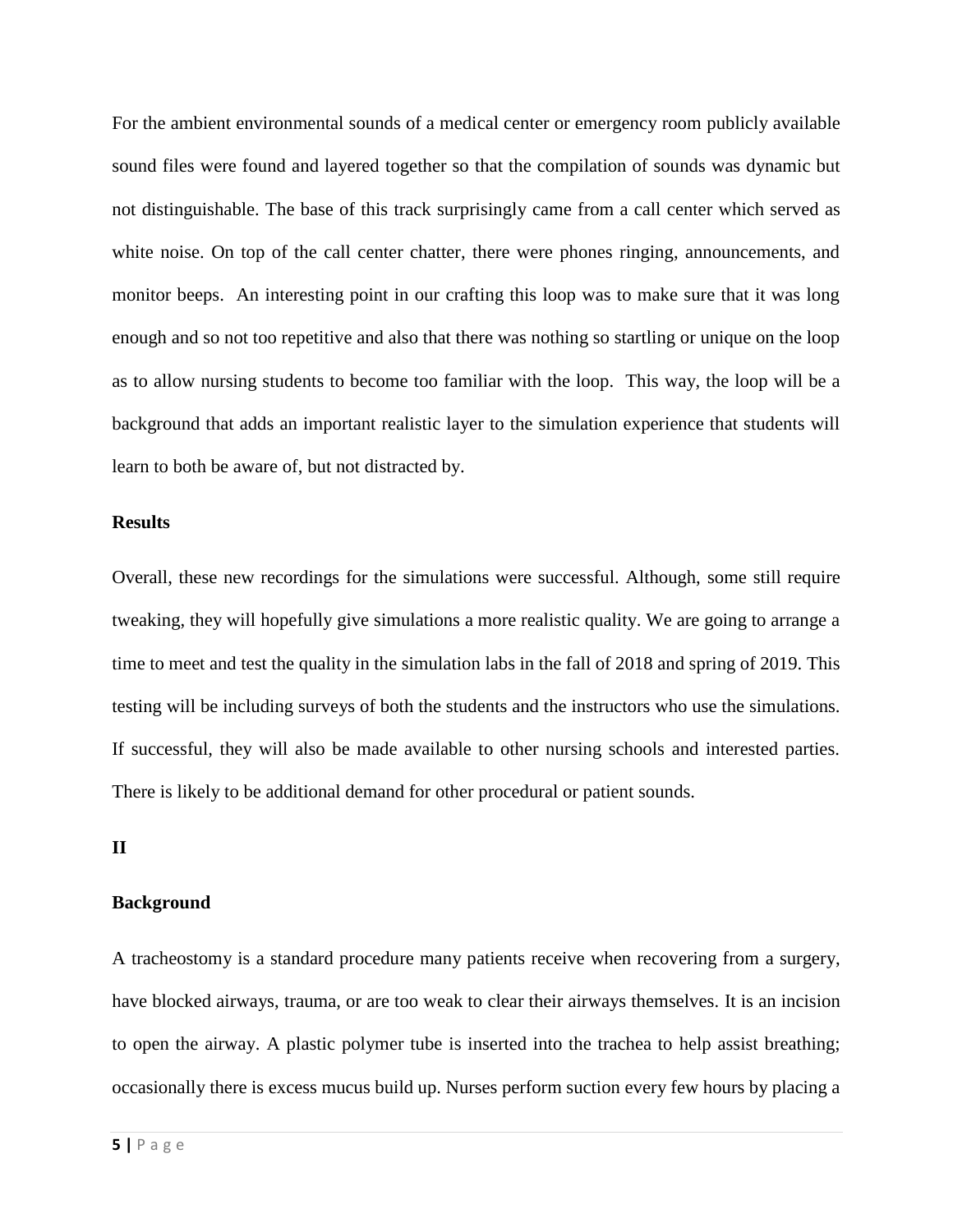small tube into the patient's airways. It is crucial that nurses reach deep enough into the airways to remove as much of the blockage as possible. The equipment of a tracheostomy generally consists of two key parts. There is an outer cannula with a neck plate. This is inserted into the incision to keep the airway open. The neck plate flange allows the outer cannula to be secured by tying it around the patient's neck. The outer cannula allows the patient to breath while bypassing nose and mouth. This can also create challenges with eating and speaking. Sometimes there is a bypass to allow some air to pass through the mouth to all for speak. The inner cannula or small thin tube is inserted into the outer cannula. The inner cannula is much shorter, and it can be removed for cleaning. This allows for the quick and efficient gathering and removal of secretions without having to remove the outer cannula which supports keeping the airway open. That is not the only cleaning that is performed. A smaller, thinner flexible tube, a suction catheter can be inserted into the tracheostomy tube, while the inner cannula is in place. This allows for additional suctioning and removal of secretions deeper in the windpipe.

The objective was to come up with a device that alerts the student when they have successfully placed the tube deep enough. New nurses and doctors are often timid of going too far and hurting a patient or not deep enough. When a patient's receives suctioning, the patient will likely be aware and experience some discomfort and react accordingly. Students need to practice developing the confidence to insert the tube far enough into the trachea, down to the point where the lungs branch.

#### **Methods**

Dr. Keilson and I came up with many approaches and started with piezo electric sensors. The most appealing aspect to these sensors is that they produce their own energy. Any mechanical pressure upon the piezo-electric ceramic material generates a voltage. This is because of the specific asymmetric crystal structure of the material. The sign of the voltage will change as the mechanical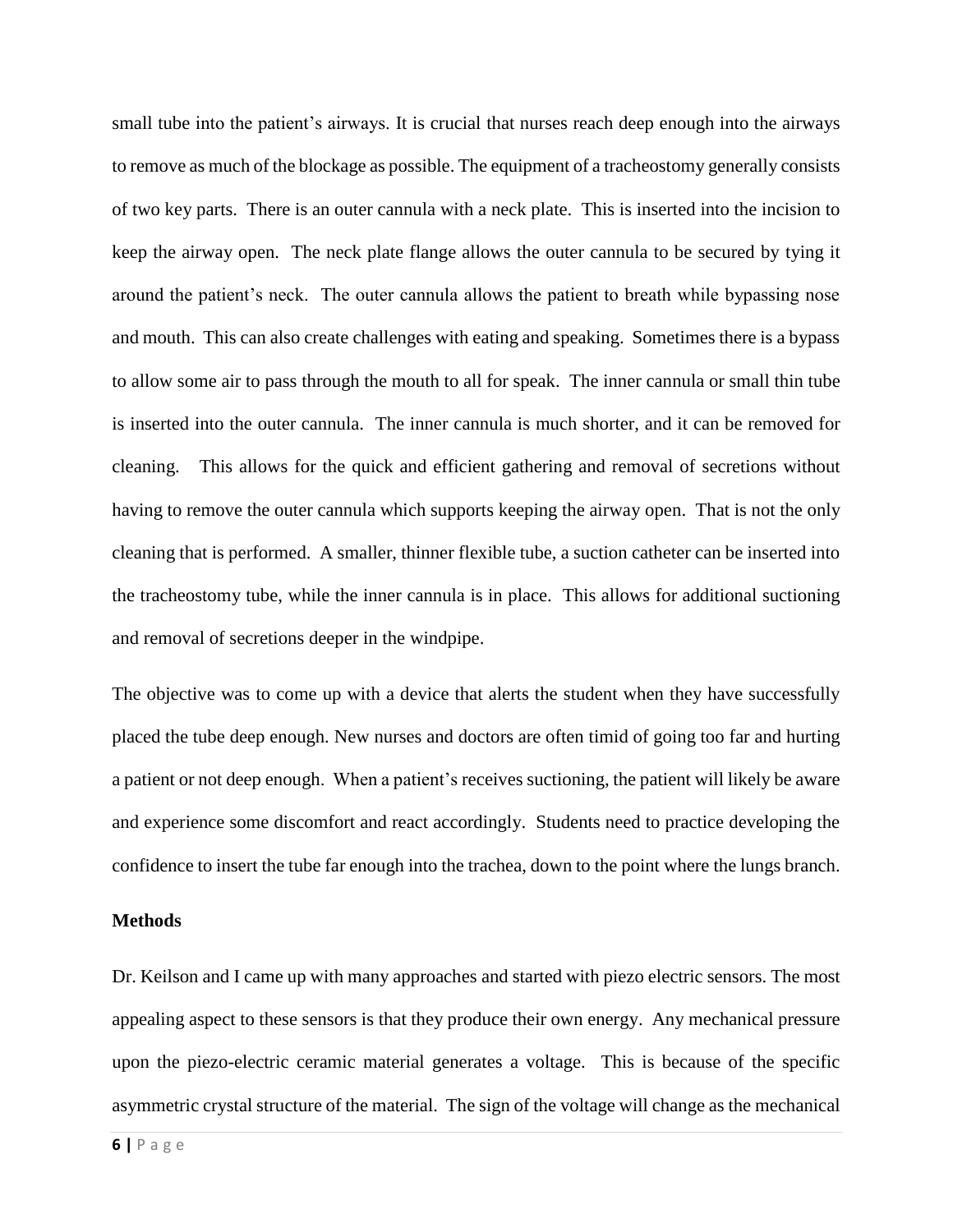deformation changes or oscillates. The ceramic piezoelectric disk is small, about 25 mm in diameter, light, and does not require any additional power source. When the catheter presses upon it and then releases that pressure, it will generate a positive/negative voltage pulse. This way the mechanics are minimal and therefore do not take up much space in the already crowded mannequin. The sensor receives a little bit of mechanical energy from pressure and converts that energy into electrical voltage. The four diodes of the Wheatstone bridge rectify the voltage pulse so that there is a large single direction of current flow. This can then be used to light an LED and alert the nursing student that they have met and made contact where the sensor is located with sufficient force.

#### **Results**

In theory the sensors sounded ideal, but they had significant drawbacks. The first piezoelectric ceramic disk sensor we ordered required too much force to light the LED and get perceivable feedback. It was not likely typical students would press that hard when inserting the suctioning tube and encountering the disk in the trachea. There were other models to try. We then tried cantilevered weighted sensors; these sensors have a small metal weight that amplifies the mechanical energy so the LED responds to less force. This solution was not practical for the space the sensor was going into. In addition, the weighted sensors respond best to a quasi-continuous vibration with repeating frequency and not a single pulse, but a suction tube is more likely to rest against the sensor, therefore not producing enough mechanical energy to trigger the LED and is not likely to be vibrating.

Unfortunately, we ran out of time to order and test other theories, but we do know where we would go next. Taking what we learned about the sensor's limitations, we would go in a different direction. We needed a solution that has a broad enough surface area and requires minimal force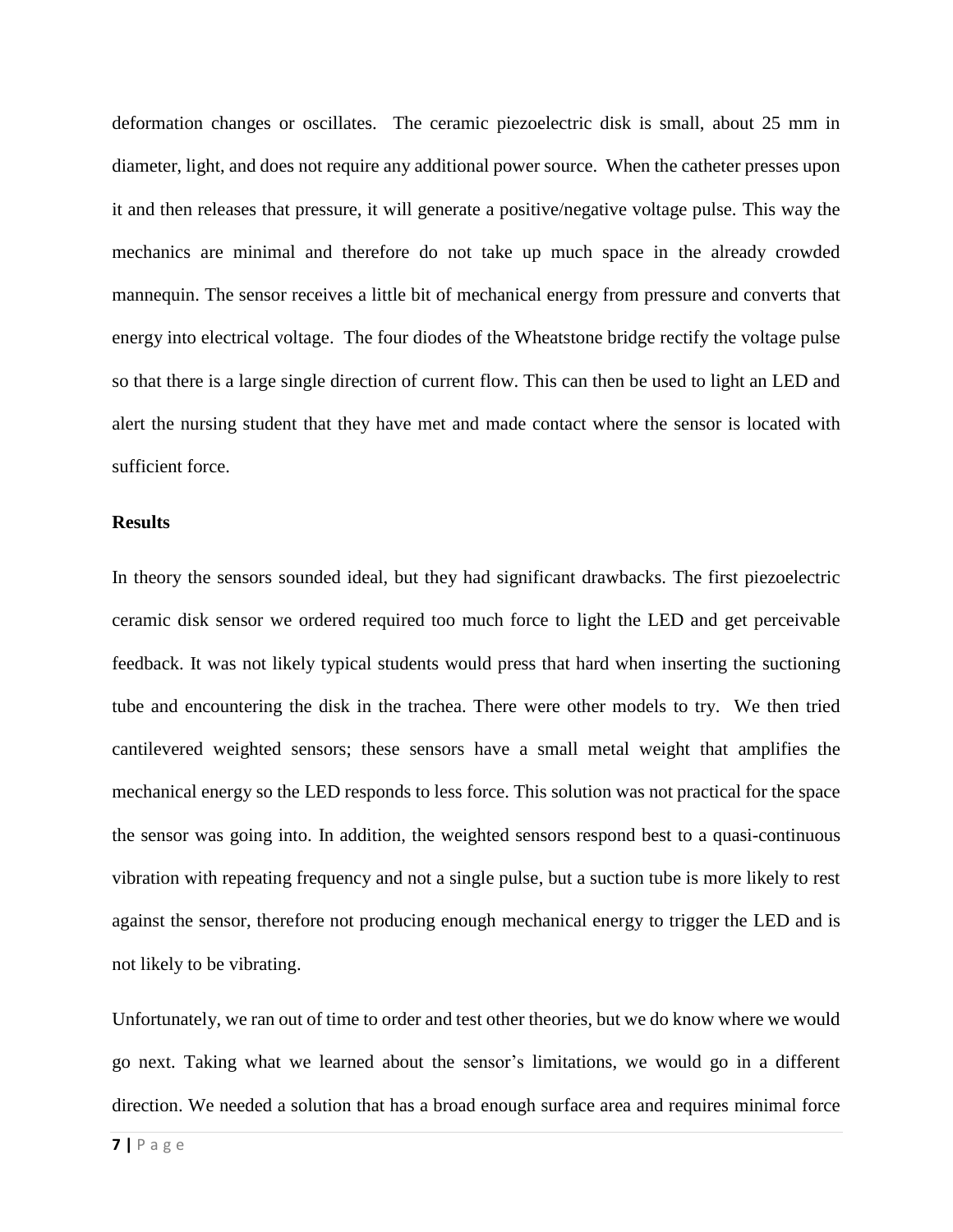to activate. A capacitive touch button, a lever switch or a keyboard or low force membrane switch are all likely commercially available products to explore. All these buttons and switches will require a power source, not an insurmountable problem. Small 3 -5-volt, button batteries should be able to power enough LEDs for signaling. Wiring would have to avoid the other electronics in the SimMan and also place the LED in an appropriate visible location for the students. A capacitive touch wouldn't require any pressure to trigger the light because it is activated by the touch or presence of a dielectric material entering the electric field. There are also some special low force requirement keyboard buttons available for those who need special ergonomic keyboards that minimize the force required to complete a keystroke. Two companies (Cherry MX and Gateron) also make tactile switches for gamers who need light tactile responses from switches. These switches respond to forces as low as 35 grams in commercial off the shelf design. This corresponds to the nursing student applying 0.3 Newtons of force to close the switch and light the indicator. Even if there are kinks and bending in the suction tube, there should be enough residual force when they attempt to place the tube properly to connect the switch and light the LED. Supplies will be purchased and tested over the coming 2018-2019 year.

Ultimately, instead of a light, the goal is to have audible feedback such as a cough because that is how patients would respond when suctioning has been done properly. Rather than lighting the LED, when the switch closes it would have to create a signal for a microcontroller to play the correct sound file or else integrate with the larger SimMan Gen 3 software system.

**III**

### **Background**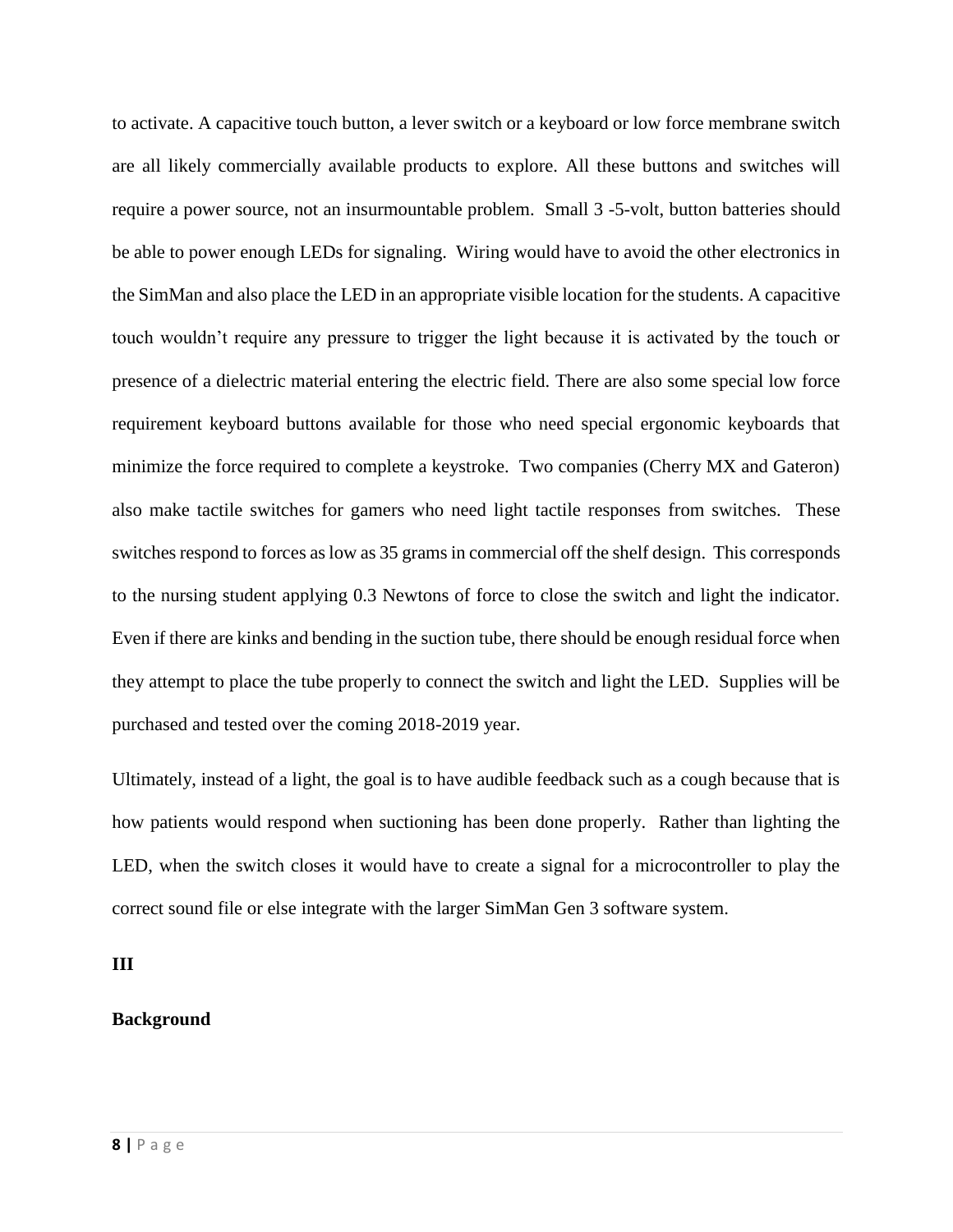The third project requirement was to brainstorm ways in which students could be made more aware of the invisible sterile field. When a nurse opens a sterile pack in order to perform a procedure, they need to be careful to not contaminate the contents. Infections from mishandling instruments are a common and troubling hospital problem. The rules are tedious and easily forgotten when in high stress situations. The brainstorming connection here was with creating an electromagnetic (EM) field shape that mimics that of the sterile field, but in such a way that if the student were to cross the field there would be some signal to indicate that.

#### **Methods**

The signal could be auditory or visual. An auditory signal is reminiscent of the Theremin instrument, which creates sounds, notes, music, as the player passes their hands through the invisible EM field. The theory of operation relies upon a simple vertical antenna to create the field and the heterodyne circuitry to create the interference or beat of the hand breaking the field. There are many challenging design aspects to this problem. The first is to create an antenna which generates the appropriately shaped electro-magnetic field. That field might change dependent upon the situation, procedure or skill the nurse was practicing. This would only be intended to work in a simulated environment to increase student's sensitivity to the nature of the sterile field but is likely to not be practical to implement in an actual surgical situation where space is very tight, the sterile field is relatively complex and warning sounds or lights would be distracting rather than helpful to surgeons and their staff.

There are some basic fields generated by classic antenna shapes. An antenna is designed to radiate electromagnetic energy. An AC voltage source is necessary to drive the production of a radiating EM field because it is an accelerating electric charge that generates that field. A charge at rest or constant velocity only generates a static field. One can inductively link to such fields, creating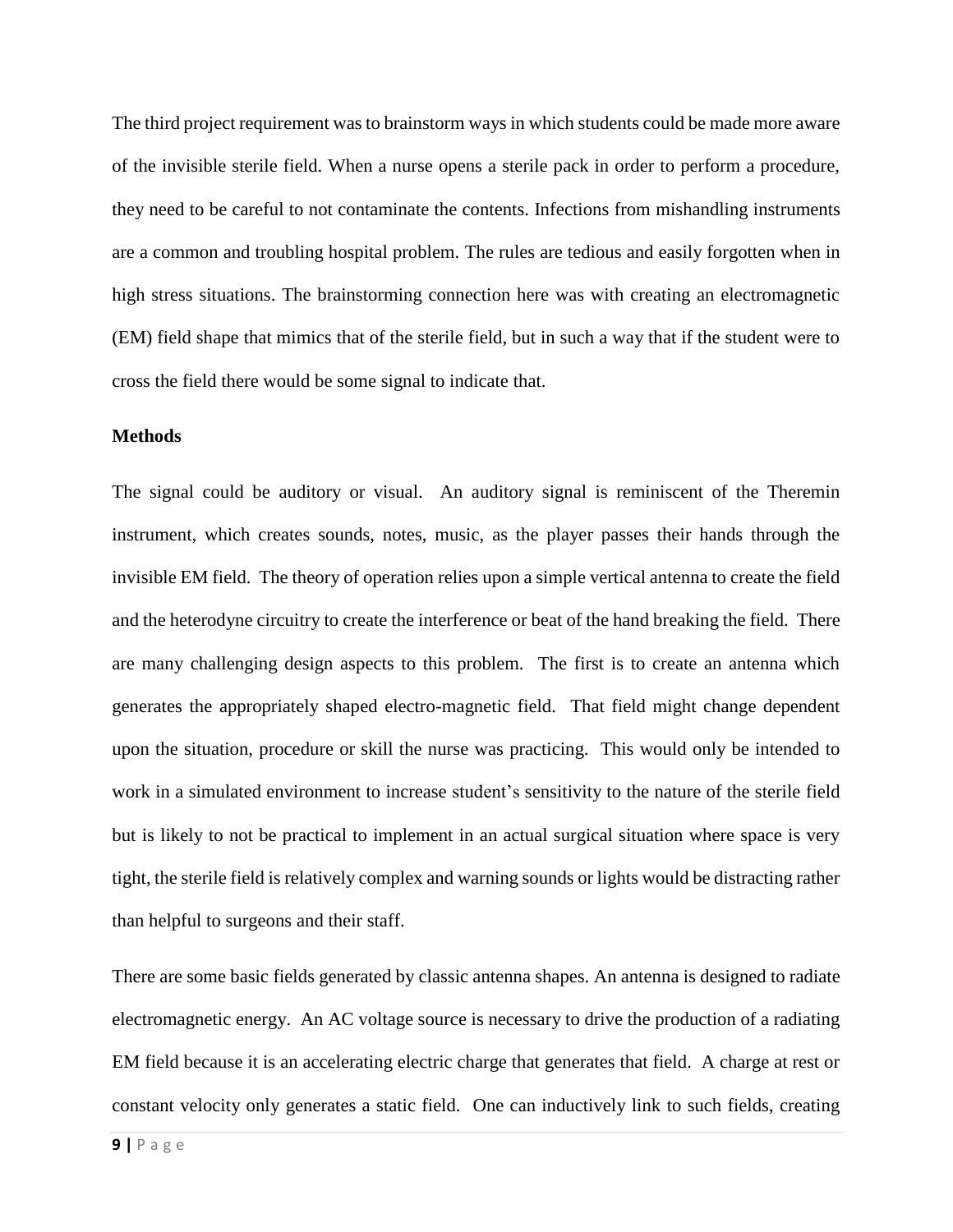something like a transformer, but the Theremin type designs depends upon the energy in radiating fields. A loop antenna can generate a radiating field whose wavelength is equal to twice the loop circumference. Similarly, a dipole or straight-line antenna can generate a field whose wavelength is equal to twice the antenna length. Such a standard dipole antenna radiates a toroidal field. General ways to characterize the fields generated by an antenna are to first understand that the 'near field' physically closest to the antenna stores energy in standing waves (static), whereas the far field which is furthest away radiates that energy with propagating waves. The shape of the field can be directional and have field patterns with main and side lobes of radiation or can be omnidirectional where the field is the same, isotropic, in all directions in a plane. Designing specialty antennas and investigating their field patterns would require sophisticated software that can solve the full spatial temporal partial differential equations of Maxwell for a given generation and boundary conditions. This is something that would require significantly more work, enough to become an independent project of its own. Before that is undertaken, additional feedback from the clients from the nursing school would be necessary to see how much of a priority the sterile field indicator remains.

#### **Results**

#### **Discussion**

This project really helped me learn about technology I didn't know existed, how to adapt an object intended for one thing into a solution for another, and the process of trying, failing, learning. I'm able to take away research skills and what I learned about myself and what I want to do. Clearly there is still much work to be done. We expect to continue on projects I and II during the 2018-

**~**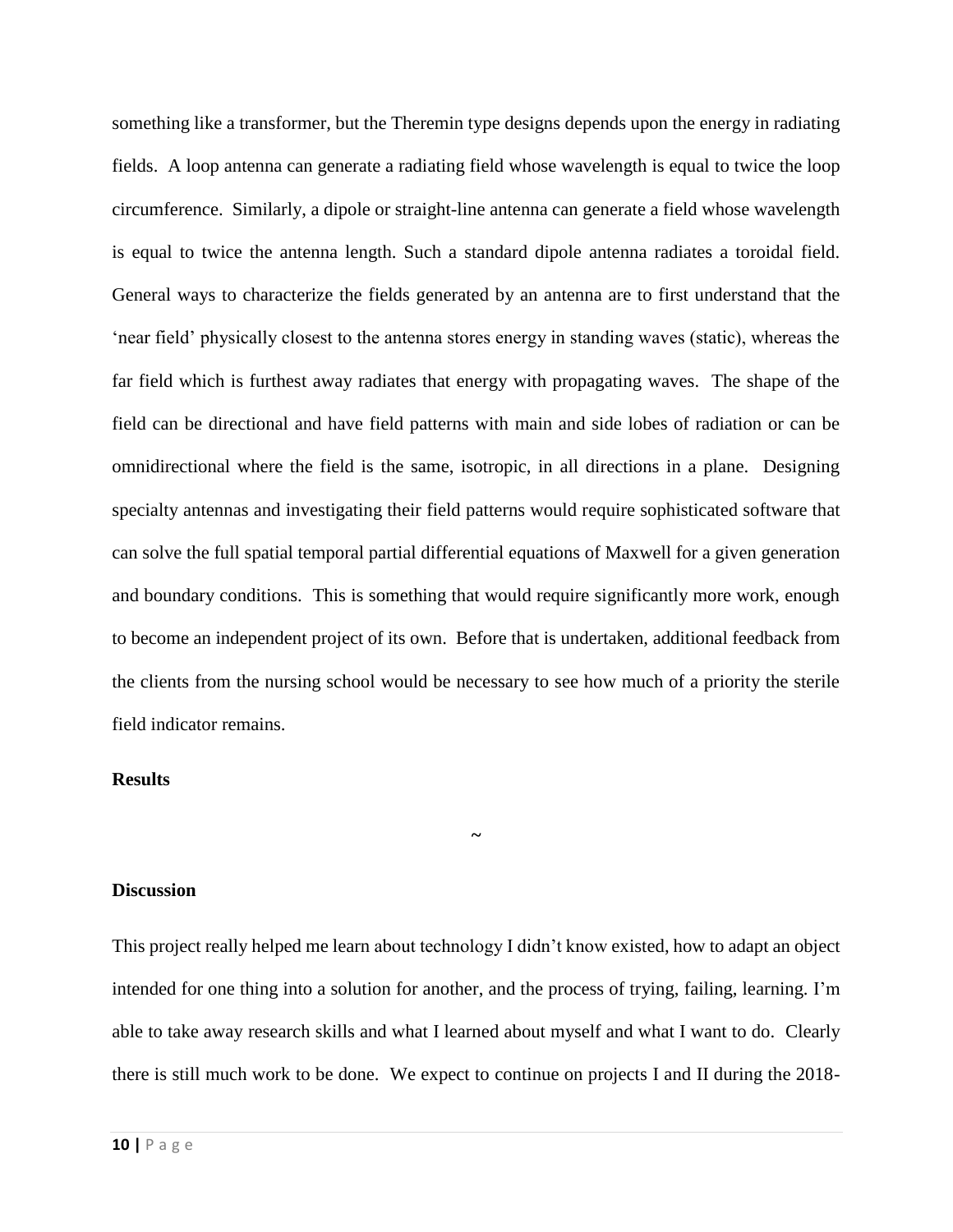2019 academic year as our priority and priorities for the Notre Dame of Maryland University School of Nursing.

## **Appendices**



Figure: Piezo-electric ceramic disk force sensor



Figure: Commercially available mechanical switches with different required activation forces and tactile and auditory feedback